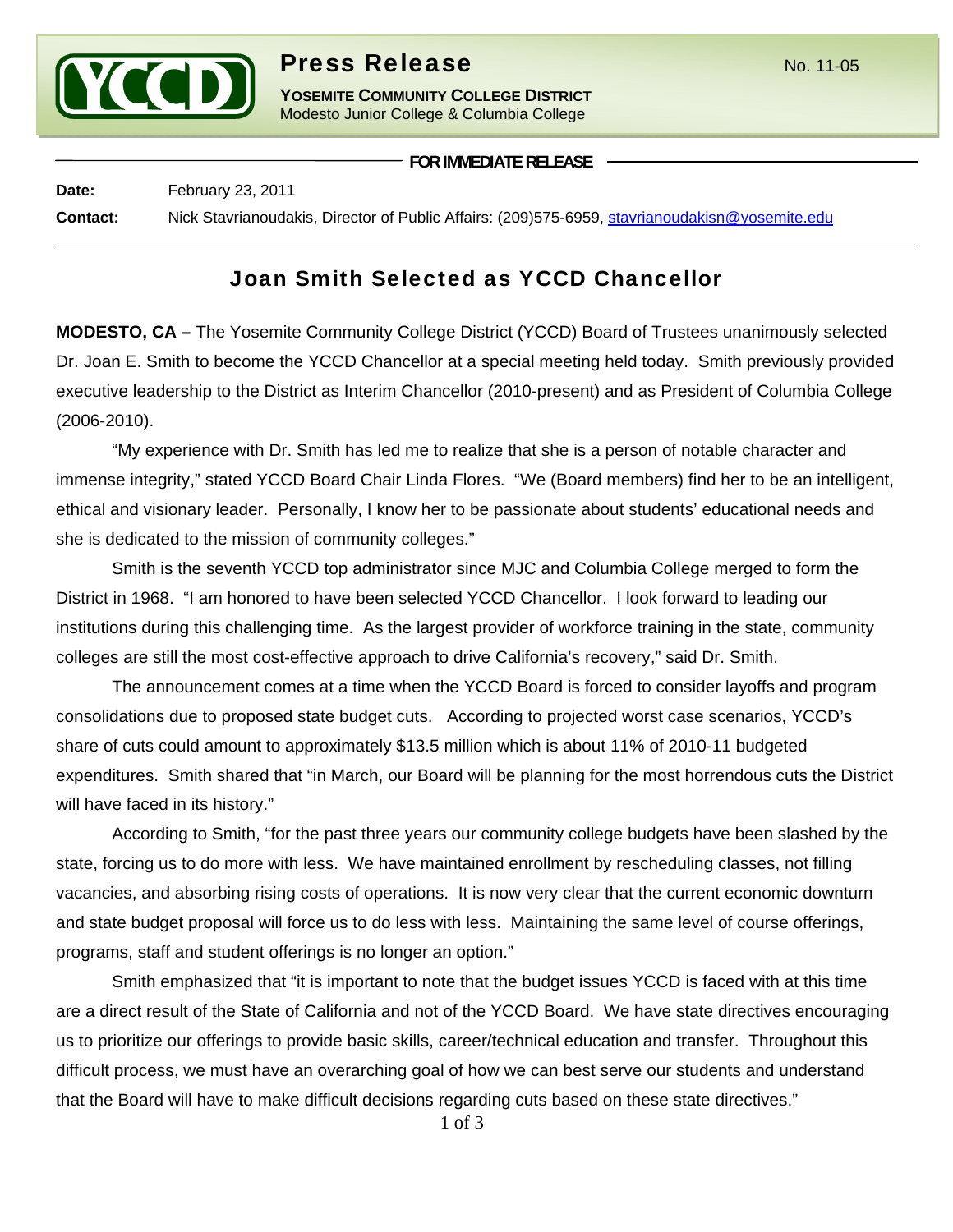"Each segment of the District is likely to be impacted – Modesto Junior College, Columbia College and the Central Services unit. We need to be ready for the ensuing cuts now and work toward transforming our institutions. My goal will be to continue to work with the excellent faculty, managers and staff of the YCCD and hope that the cuts are not worse than we already anticipate. Although we understand that the state is experiencing extreme fiscal issues, I know that California community colleges and the YCCD are the solution to many of the state's economic woes."

Board Chair Flores commented on Dr. Smith's performance as Interim Chancellor stating that "working as Interim Chancellor for the past 6 months, Dr. Smith has demonstrated her abilities to quickly assess the needs of the YCCD and has been able to initiate a plan to move the District forward."

 "The budget projections for the community colleges have been a moving target this year. Much of our projected funding is based on a tax initiative extension that isn't yet on the ballot. We have no choice but to budget conservatively and conscientiously with our students best interests in mind," said Dr. Smith.

Smith has been YCCD Interim Chancellor since August 1, 2010 when she replaced Dr. Roe Darnell, who had retired after three years in the position. Prior to being named Interim Chancellor, Smith served as Columbia College's President for over 3 ½ years. Her accomplishments at YCCD and Columbia College include completing three of the four buildings at Columbia College from Measure E, a successful accreditation visit, establishing a grants office, securing a Title III grant for \$2.5 million and rebuilding the Columbia College Foundation.

Chair Flores added that "while at Columbia College, Dr. Smith developed a true sense of community where all constituents were included."

Prior to YCCD, she served as Ventura College's Executive Vice President of Student Learning (2002- 2006) and held a variety of positions in the Ventura District, gaining instruction and administrative experiences throughout her career.

 The search committee was chaired by Diane Wirth, current YCCD Vice Chancellor of Human Resources. The position had been recruited for extensively and advertised nationally. Initial interviews were completed February 8, 2011, public forums held February 10-11 and interviews with the Board on February 23. Dr. Smith and Dr. Stephen Schoonmaker were the two finalists under consideration by the YCCD Board of Trustees.

The YCCD covers a 4,500 square mile area and serves a population of over 550,000, encompassing all of two counties (Stanislaus and Tuolumne) and parts of 4 others (Calaveras, Merced, San Joaquin, Santa Clara). The District's two colleges, Modesto Junior College and Columbia College served over 23,000 students in Fall 2010.

#### **Profile and Photo on next page…**